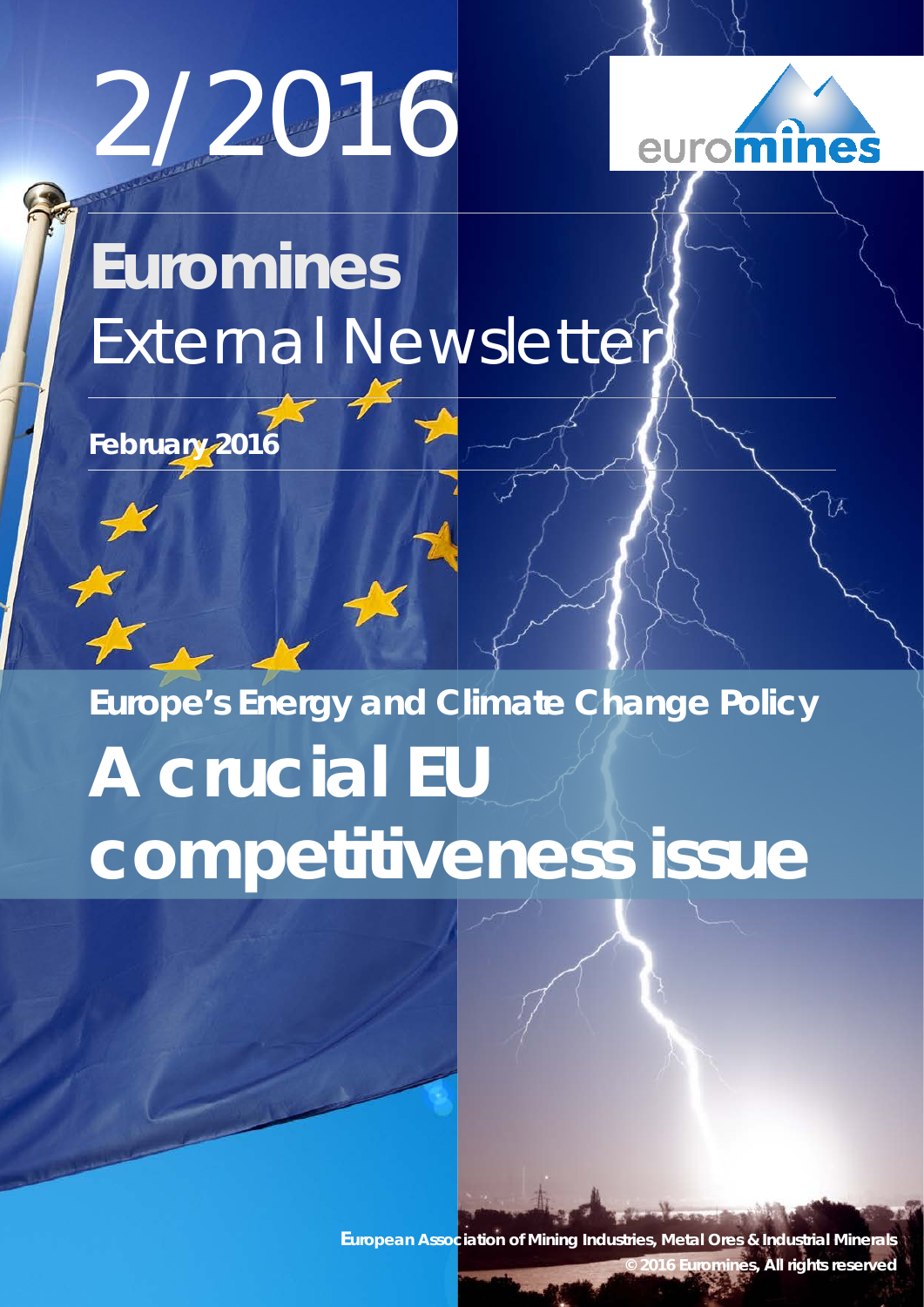# Climate Change Agreement

# 2/2016

#### **After two long weeks of negotiations the Paris agreement was finally approved on the evening of Saturday 12 December 2015 after four years of negotiations. The Agreement will replace the Kyoto Protocol starting 2020.**

The COP21 outcome is made of two parts, both legally-binding: the COP Decision (pages 1-20) that sets out the process of how to put the agreement into effect and the Agreement itself (pages 21-32) setting out the provisions for global action on climate change.

187 countries, including all major economies, have submitted national emissions reduction plans ahead of COP21, representing 98.6% of total global emissions. These post-2020 national plans – **Intended** Nationally Determined Contributions (IND-Cs) - will be turned into NDCs from 2020 onwards when the Paris agreement starts being implemented.

### **Europe still taking the lead**

The EU has declared the strongest target in terms of absolute emission reduction which will be -40% greenhouse gas emissions by 2030 compared to 1990.

The US target is to reduce emissions by 26% to 28% in 2025 from 2005 levels, but the specific means the administration proposed to get there would only yield about half that. And some such as the Clean Power Act is being challenged under the Supreme Court of Justice.

The Chinese government pledged to peak its emissions "around 2030" and to increase "non-fossil fuels in primary energy consumption to around 20%" by 2030.

### **Assessing the achievements**

In the Paris Agreement context, "transparency" corresponds to the requirements that are needed to hold countries accountable for their commitments so that their efforts can be assessed. Before Paris there were two parallel transparency processes: one for developed countries, and a less stringent one for developing countries. The Paris Agreement merged them in a single system requiring all countries to work towards the same standards of transparency and accountability.

# **Efforts on all sides?**

The Agreement does not include and special conditions for countries, treating them all equally. At best, Article 4 invites countries to do mitigation efforts that represent the highest possible ambition taking into account CBDRs and their national circumstances.

# **Many questions still open**

Many questions are still to be answered after the agreement: Will it set the right signals for investors? Will there be a US ratification of the Paris Agreement without congressional approval? What implications will it have for the EU's 2030 climate target? Will there be a mechanism to address the fact that the EU has higher costs for industry that can result in investment and carbon leakage? Will there be initiatives to develop international carbon markets?

Industrial sectors such as the mining industry that are in direct competition worldwide are very concerned that the level playing field is still not existing and that the Paris agreement is still not addressing it.

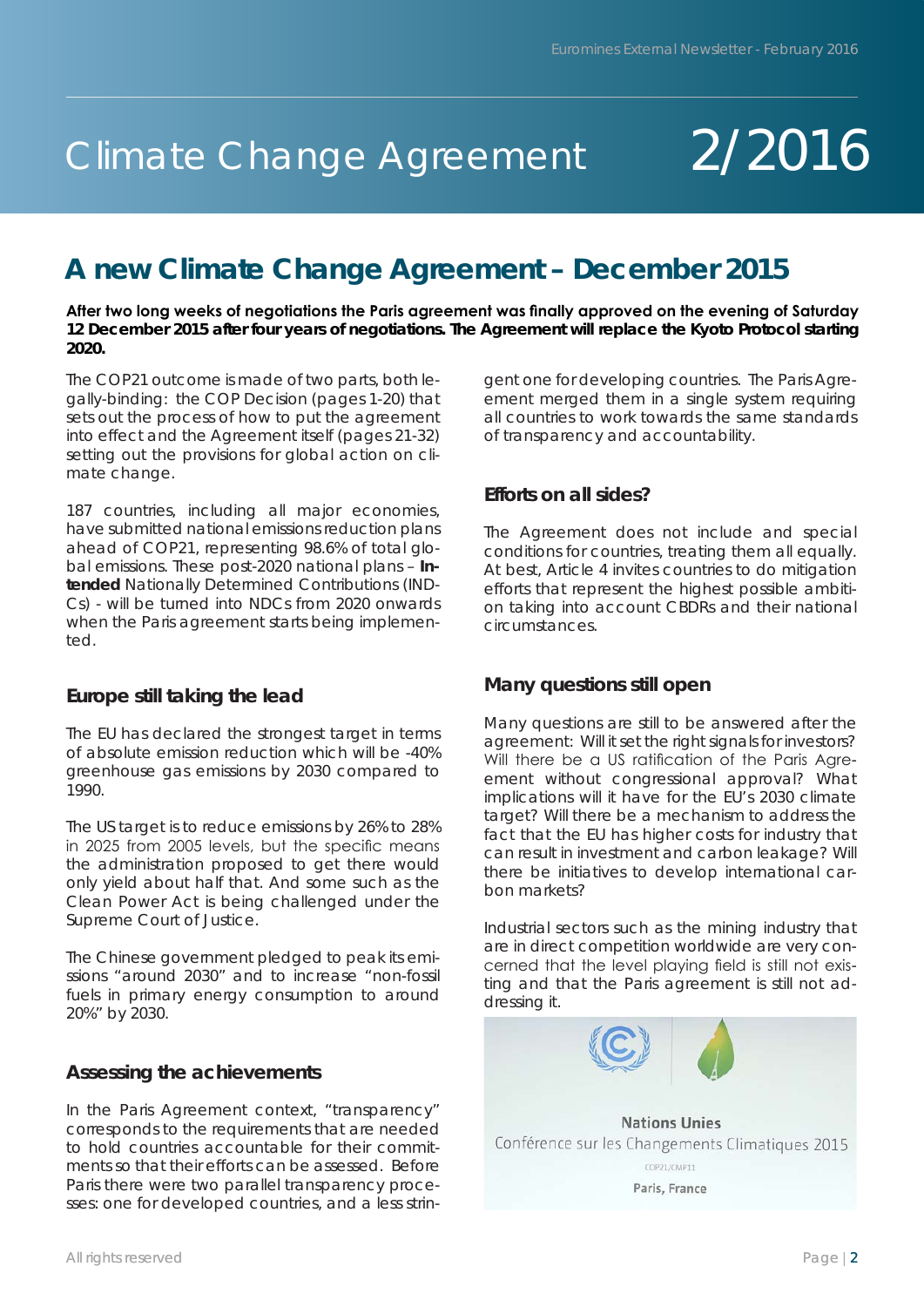# Energy Union

# 2/2016

# **The EU's policy on the Energy Union**

The "Energy Union" is based on the three long- -term objectives of EU energy policy: security of supply, sustainability and competitiveness. To reach these objectives, the Energy Union focuses on five mutually supportive dimensions:

- Energy security, solidarity and trust;
- The internal energy market;
- Energy efficiency as a contribution to the moderation of energy demand;
- Decarbonisation of the economy; and
- Research, innovation and competitiveness.

All these dimensions are areas that require more integration and coordination across Europe. The adopted action plan should be followed-up and reviewed as time progresses to ensure that it keeps responding to evolving challenges and new developments.

The Commission is currently working on a number of issues in this area and when it comes to diversification of energy sources the Commission and

some Member States seem to be intent on phasing out coal in the EU. However, it should not be forgotten that the aim of diversification is to make Europe less dependent on outside suppliers and this cannot be achieved with renewables only.

The downstream users of energy are concerned that the strong political signal will in turn result in an even weaker energy infrastructure and higher prices. Without accompanying measures it also increases the environmental and health and safety risks since needed investments will be redirected. A more comprehensive strategy and a number of measures will be needed:

### **Growth and competitive energy and its availability across the EU**

Existing conventional energy generation is here to stay for some time and hence modernisation and new solutions need to be developed for higher efficiency in energy production.

Therefore it is also important to invest in the development of clean coal as well as the useful use of CO2. Much more research will be needed in this area.

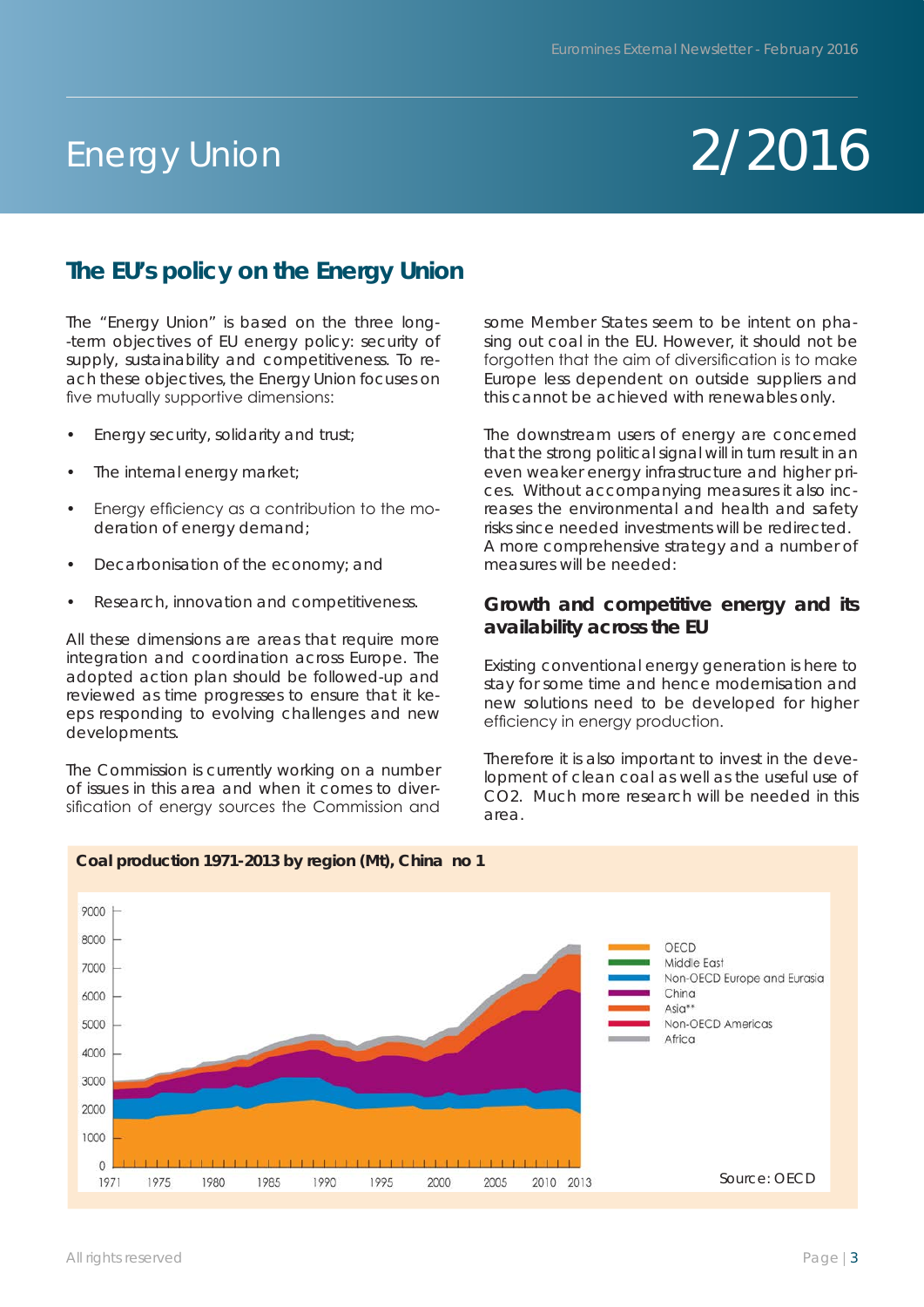# The EU's policy on the Energy Union  $\,$   $\,2/2016$

### **China - a couple of key factors to be considered:**

- Coal: the largest energy sector,
- Oil: 2nd, largest net oil importer by 2014
- Total wind capacity of 98 GW in June 2014,
- China's oil consumption growth  $= 1/3$  of world's oil consumption growth in 2013,
- Government opened up renewable energy to private & foreign investors,
- China world's largest photovoltaic market in  $\ln$ ne 2014

#### **Russia - a couple of key factors to be considered:**

- Entire economy dependent on oil & gas production,
- Oil revenues = 45 % of government's budget in 2014,
- 4th-largest generator of nuclear electricity in the world,
- aiming for 1.5GW of solar by 2020.



### **Bettercoal Code**

The Bettercoal Code sets out the ethical, social and environmental principles and provisions that members of Bettercoal expect organizations producing coal in their supply chain to align with.

The Bettercoal Code has been developed through a global public consultation process involving coal producers, trade unions, social and environmental organisations, governments, mining related service providers, and utility companies around the world.

The Code covers ethical, social and environmental principles and provisions that are relevant to coal mining companies, including:

- General performance requirements, including management systems;
- Business ethics performance, including disclosure;
- Human and labour rights, social performance, including health and safety;
- Environmental performance.

Current members are: ESB, DONG Energy, DRAX, EDF, EDP, ENEL, Fortum, gasNatural fenosa, engie, Iberdrola, RWE, Uniper, Vattenfall.

### **Alternative Energy**

Alternative energy generation requires new networks and raw materials.

Special attention should be given to critical and other metals for strategic energy as well as other modern technologies. A shortage of specialised metals could be a potential bottleneck to the deployment of low-carbon energy technologies (nuclear, solar, wind, bioenergy, tide energy) and new applications in XXI Century technologies (IT, embedded systems, sensors, robotics and automation in mining operations).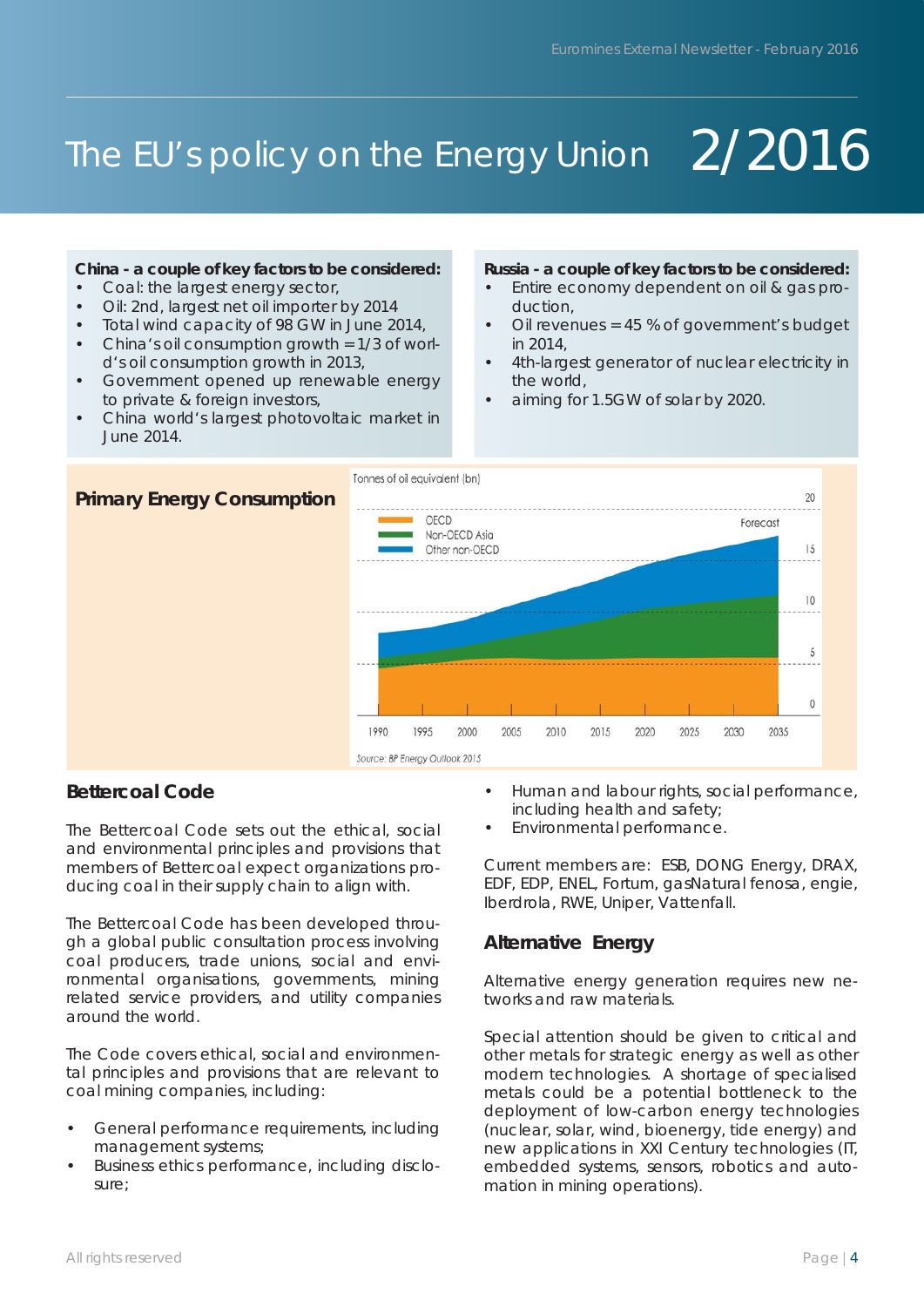# Energy Efficiency Directive (EED) - Stakeholder consultation

# 2/2016



The EU has already achieved a high energy efficiency rate. However, if further improvements are to be made it will only come through two axes; technology and consumer behaviour.

- Increasing energy efficiency in the buildings sector;
- Transport represents more than 30% of final energy consumption in Europe;
- Realising its energy efficiency potential requires a continued focus on tightening CO2 emission standards for passenger cars and vans post-2020, and on measures to increase fuel efficiency and reduce CO2 emissions for heavy duty vehicles and buses;
- Electrification of transport is important to break oil dependency and to decarbonise transport, especially for road (short and medium distance) and rail transport.

The Commission has just conducted a stakeholder consultation on the revision of the energy efficiency.

# **Main criticism of the industry**

• Although the EED is meant to be complimentary to the other legislation in the field such as the Effort Sharing Decision, other energy efficiency legislation (on buildings, products and transport) and the Emissions Trading System Directive (ETS). For example, it tries to increase energy efficiency by decreasing energy consumption while, at the same time lowering carbon emissions, it is cost-inefficient and it

generates market distortions by being unevenly implemented across the EU and hinders the market competitiveness and the Single Market.

- The EED narrowly focuses on the problem of energy security and does not include the international climate and environmental dimensions of energy efficiency.
- The EED focuses on energy savings (targets) rather than on energy efficiency.
- Energy efficiency should be defined as energy consumption in relation to economic indicators such as the production index.
- Energy efficiency should be calculated over the lifespan and performance of a product.

For the building sector the Commission is proposing to enhance energy efficiency by stimulating the rate of building refurbishment, particularly for buildings for low income tenants or owners being particularly slow. Heating and cooling remains the largest single source of energy demand in Europe. The Commission will therefore carry out a review of the Energy Efficiency and Energy Performance of Buildings Directives to create the right framework for further progress in delivering energy efficiency in buildings. Based on the on-the-ground experience in the Member States, the Commission intends to support ways to simplify access to existing financing to make building stocks more energy- -efficient. Investments in buildings' efficiency are amongst the most profitable for citizens and industry today.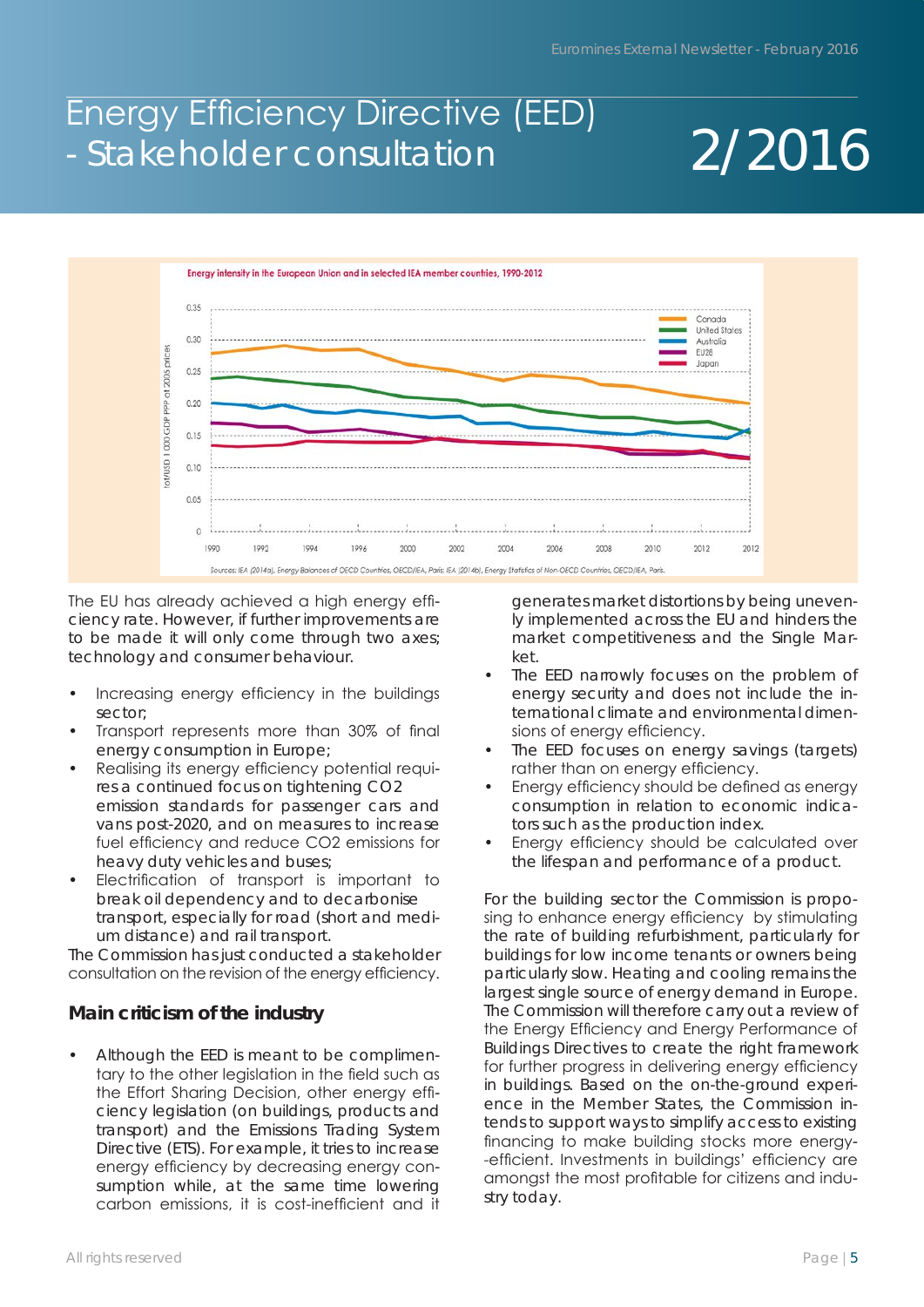# 2/2016 Emissions Trading System Directive (ETS) Revision - Stakeholder Consultation

All ETS regimes jointly only address less than **10%** of the overall emissions which can be allocated to industry. And all industrial emissions account for only **8-9 %** of total emissions.





*Source: Ecofys and World Bank*

On 14 January 2016 the COMMISSION STAFF published its WORKING DOCUMENT on STAKEHOLDER FEEDBACK on the revision of the Directive 2003/87/ EC to enhance cost-effective emission reductions and low-carbon investments.

The Commission proposal contains the main three objectives:

- **• Increasing the pace of emission reduction:** the cap (overall number of emission allowances) **will decline at an annual rate of 2.2% from 2021 onwards**, compared to the current 1.74%.
- Making **carbon leakage rules** more targeted: revising the system to focus on the **approximately 50 sectors** at highest risk of relocating their production outside the EU due to climate policies (carbon leakage), setting aside a considerable number of free allowances for new and growing installations, ensuring better alignment between free allocation and production figures, updating benchmarks to reflect technological advances since 2008.
- **• Funding for low-carbon innovation and energy**  sector modernisation: support mechanisms will be established to help the industry and power sectors meet the innovation and investment challenges of the transition to a low-carbon economy. The Innovation Fund will extend existing support for the demonstration of innovative technologies in renewable energies and carbon capture and storage (CCS) to innovation in industry. The Modernisation Fund will facilitate investments in modernising the power sector and wider energy systems and boosting energy efficiency in 10 lower-income Member States. The derogation from full auctioning allowing the optional handing out of free allowances to modernise the power sector in these lower-income Member States will also continue to be available.<sup>1</sup>

<sup>•</sup> 1 COMMISSION STAFF WORKING DOCUMENT STAKEHOLDER FEEDBACK on the Proposal for a DIRECTIVE OF THE EUROPE-AN PARLIAMENT AND OF THE COUNCIL amending Directive 2003/87/EC to enhance cost-effective emission reductions and low-carbon investments {COM(2015)337 final}, Page 1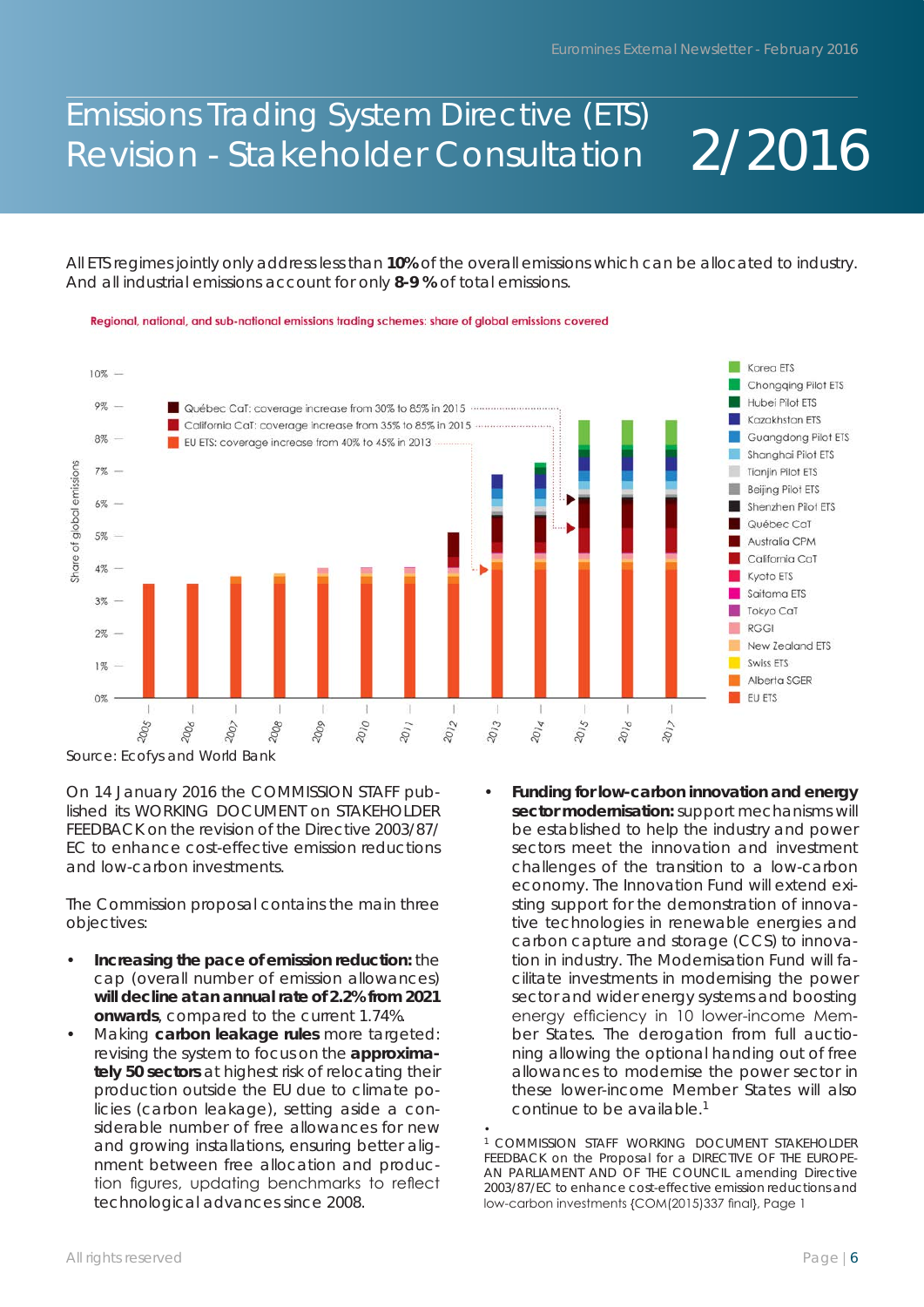# The ETS revision and the increasing pace of emission reduction

# 2/2016

### **Main conclusions:**

- Support was expressed for the ETS in general, with the power sector particularly indicating support for the Market Stability Reserve (MSR) and the increase of the annual emission reduction rate (the so-called linear reduction factor) from 1.74% to 2.2%. **At the same time, many industry stakeholders expressed concerns regarding the impact of the ETS on their competitiveness and, in this context, some of them welcome the continuation of free allocation and carbon leakage measures beyond 2020.**<sup>2</sup>
- The competitiveness concerns range from issues of a more general nature (e.g. need for predictability, industrial sectors are approaching limits to reduce emissions with existing technologies, overlapping or interlinked national/ EU policies, lack of comparable measures/systems in third countries), to more sector-specific ones (e.g. high share of electricity costs in total production costs in the case of the non-ferrous metals sector, need to ensure sufficient allowances are auctioned in the case of the power sector).
- Concerning the Innovation Fund, several industry stakeholders welcome the broadening of the scope to include industry and some also welcome that part of the funds might be provided before 2020, and support the higher funding rates proposed. Moreover, several industry stakeholders call for carbon capture and use (CCU) to also be eligible.<sup>3</sup>

### **Industry's needs**

Overall it is fair to say that the industry has serious concerns about the revision and the proposed changes.

- 1. It will be important to have free allowances in the future in order to secure future growth of new and most efficient installations, and to avoid the application of the cross-sectoral correction factor;
- 2. Allocation of allowances should be driven by realistic industrial activity levels to support

economic growth and to prevent under or over allocation;

- 3. Realistic benchmarks would be crucial and the level of ambition for emission reductions should be in line with technological progress to ensure European industry's competitive edge;
- 4. It will be important to getting the carbon leakage list right allowing for the future development of industry in Europe.
- 5. Harmonising compensation for indirect costs is the only way to avoid intra-EU distortions on the Single Market;
- 6. Making the innovation fund fit-for-purpose by improving the eligibility criteria and removing the financial risk for companies wishing to invest in innovation projects and focusing on the ETS sectors.

# **The EU's Carbon Leakage List**

Sectors that are at risk relocating their investments or closing in light of the increasing energy costs in the EU because of the pass-on costs for CO2 allowances from energy suppliers are currently on the so-called Carbon Leakage List and are concerned that the proposed revision of the Directive will threaten their status and thus their competitiveness.

Many sectors therefore have embarked on new assessments of their trade and CO2 intensity in order to prove that they are really under threat from international competition that does not have to comply with such stringent regulations and does not have comparable incurred costs due to climate change policies.

2 COMMISSION STAFF WORKING DOCUMENT STAKEHOLDER FEEDBACK on the Proposal for a DIRECTIVE OF THE EUROPE-AN PARLIAMENT AND OF THE COUNCIL amending Directive

-------------------------------

2003/87/EC to enhance cost-effective emission reductions and low-carbon investments {COM(2015)337 final}, Page 2

3 COMMISSION STAFF WORKING DOCUMENT STAKEHOLDER FEEDBACK on the Proposal for a DIRECTIVE OF THE EUROPE-AN PARLIAMENT AND OF THE COUNCIL amending Directive 2003/87/EC to enhance cost-effective emission reductions and low-carbon investments {COM(2015)337 final}, Page 3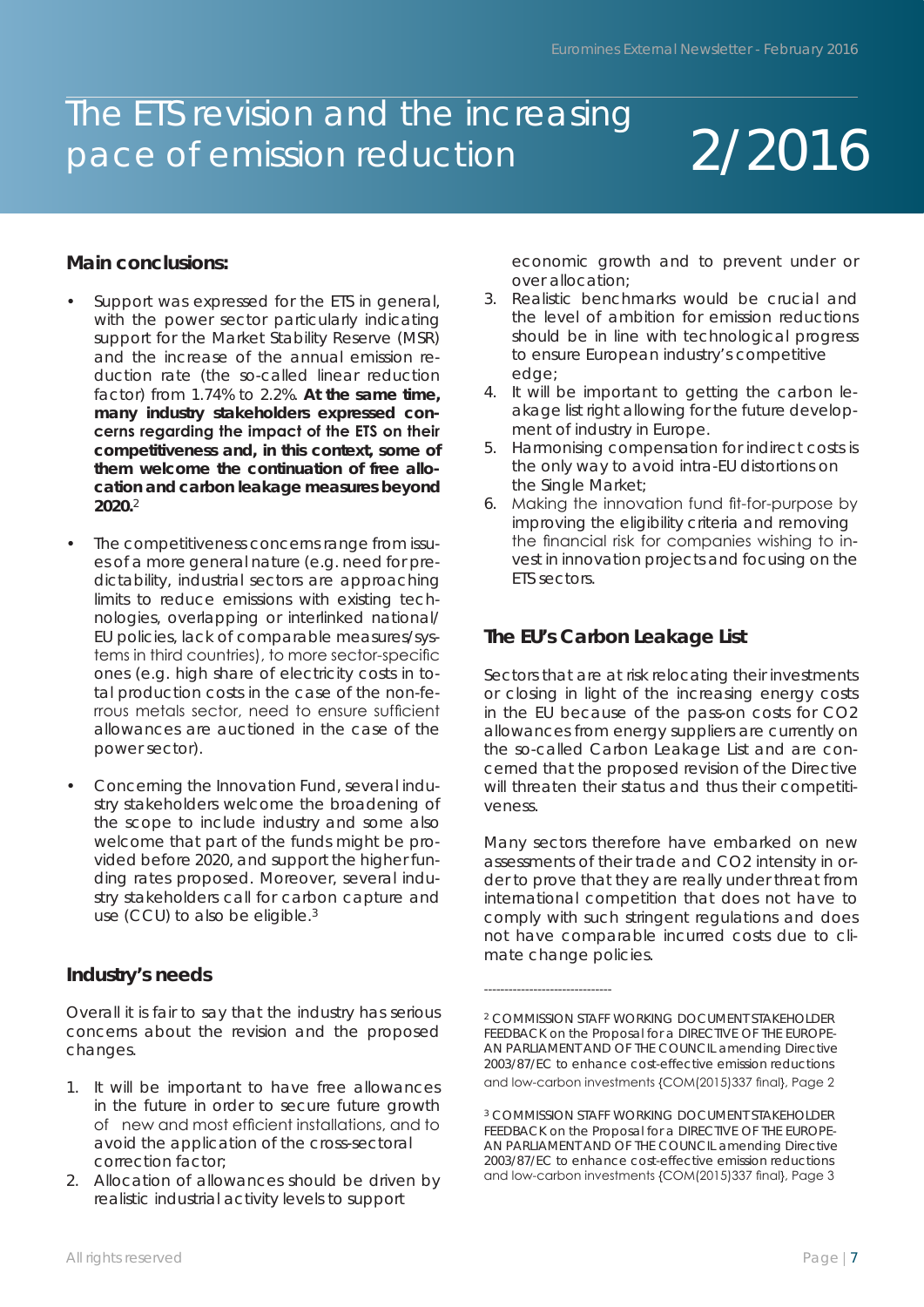# The EU's Carbon Leakage List

# 2/2016

Overview of existing, emerging and potential regional, national and subnational carbon pricing instruments (ETS and tax)



*Source: World Bank Group (2015) State and trends of carbon pricing 2015. Report prepared jointly by the World Bank and Ecofys.*

On 15 July, 2015, the European Commission published its proposed changes to Phase 4 of the EU ETS, which will run from 2021–2030. This includes changing the criteria to assess the risk of CL to a quantitative criterion which is based on trade and emissions intensity (for further details on this criterion, refer to Annex 3):

- Trade intensity is a proxy for the ability of a sector's ability to pass on a cost increase to consumers without losing significant market share. For sectors where there is little trade, business covered by carbon pricing do not compete with business that are not affected by carbon pricing, meaning that the risk of CL is small.
- Emissions intensity is a measure for the cost increase that can be attributed to carbon pricing, including direct and indirect emission costs.

Industries which meet this criterion will be placed on the so-called "CL list". This proposal does not include any changes to the current support system for indirect carbon costs.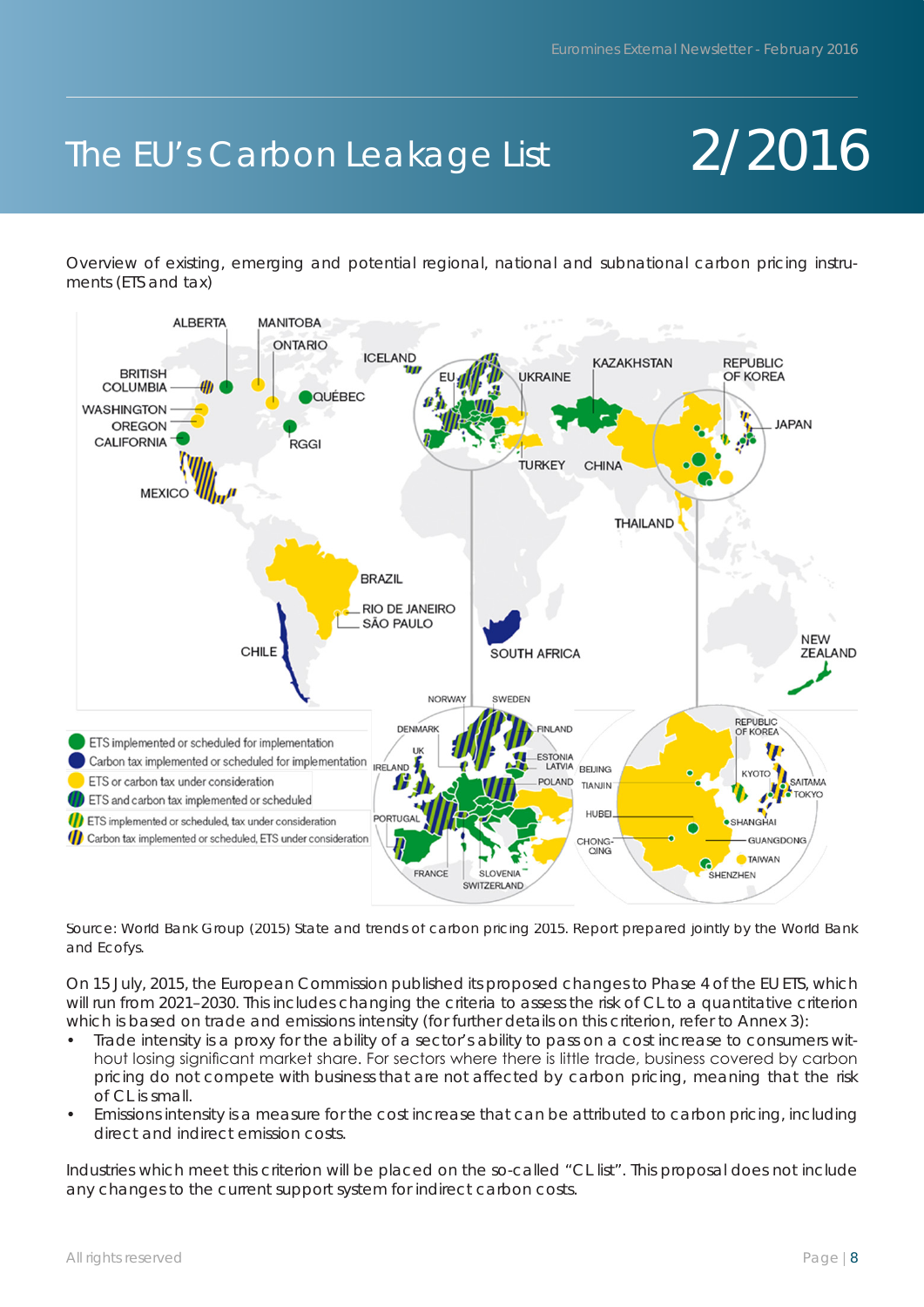# Assessment of Trade and Emissions intensity

# 2/2016

Ecofys conducted an assessment for Euromines which came to the following conclusion:

• For the various sub-sectors of Euromines trade intensity could be identified which gaeve the following picture: Iron ore (84%), non-ferrous metal ores (83%) , Mined Potash (70%), Magnesia (178%). This is not surprising since many commodities are being imported into Europe.

### **When it came to the assessment of the emission intensity the picture looked like this:**

NACE level CL indicator from EC data. Bubble size indicates the size of the sectors emissions.



Process emissions are particularly significant for magnesia since CO2 is the result of the chemical conversion. They account for over 50% of direct emissions. This result indicates that it will be difficult for sectors like these to improve their emissions intensity to match the rate of decline of free allowances anticipated in phase 4 of the EU ETS, leading to exposure to a greater risk of CL.

### **Recommendations**

- To ensure carbon leakage status for the carbon and graphite sector, the European Commission needs to continue its current stance of permitting PRODCOM level assessments. It is recommended that the carbon and graphite sector highlights the high emissions intensity and trade intensity ratio of feedstock production, and embarks on a data collection exercise to produce evidence for this over the relevant time period.
- For sectors with high share of process emissions (e.g. magnesia and carbon and graphite feedstock) recalculation of benchmark levels would be more appropriate than the proposed generic cuts to benchmarks. A separate fund of free allowances for process emissions is also a potential solution for this issue. For other sectors, eventually the reassessment of benchmarks would be more appropriate.
- R&D support for technologies which can deliver emission intensity or electricity intensity improvements, following a more structured review of opportunities.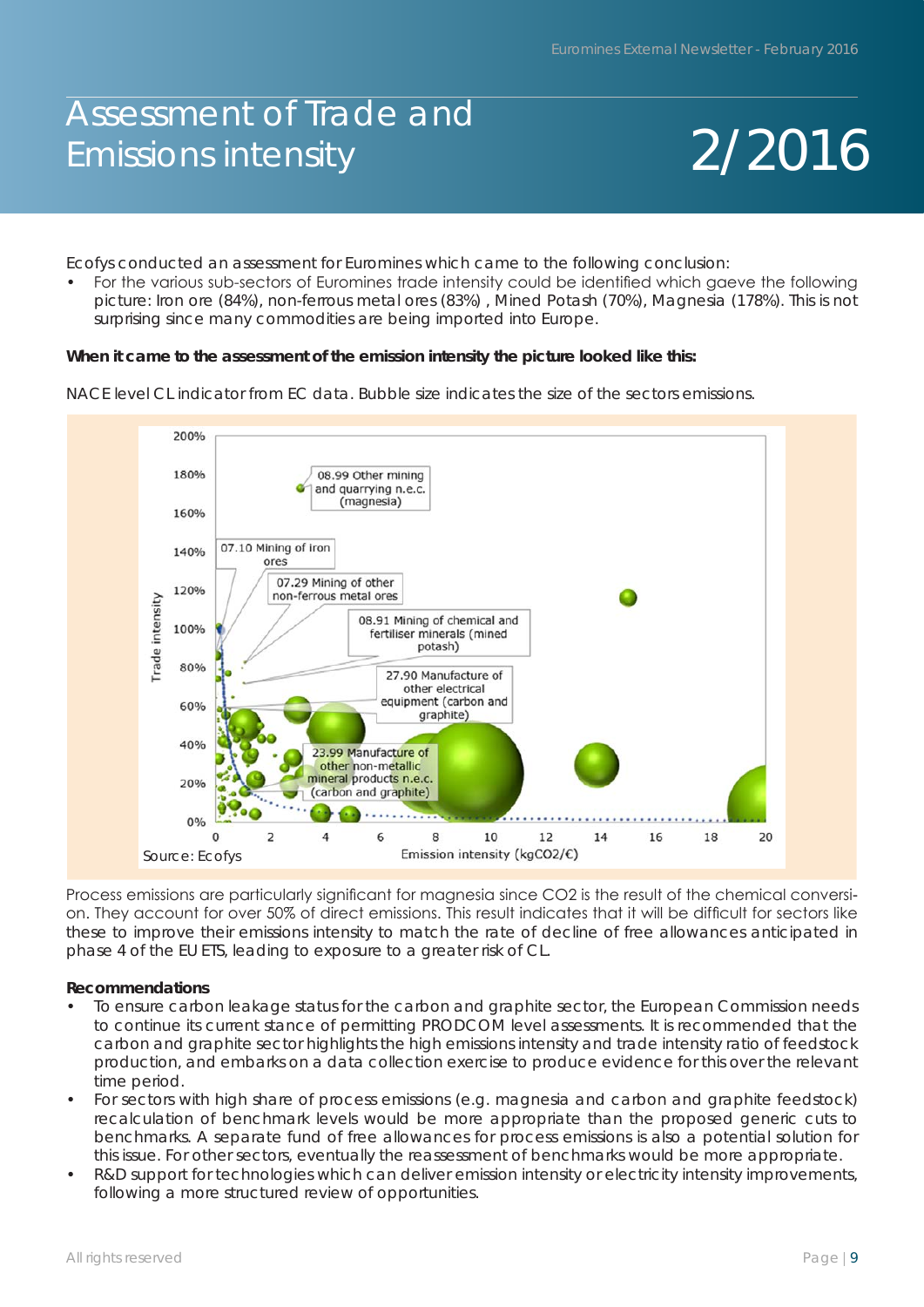# The European Technology Platform on Sustainable Mineral Resources

# 2/2016



The ETP Sustainable Mineral Resources has established already its strategic ambitions related to the climate change and energy efficiency goals:

### **Strategic Ambition 2 (mineral extraction from land and sea bed deposits)**

- Energy efficient transportation in the mine/ quarry;
- Energy efficient mining and quarrying .

### **Strategic Ambition 3 (mineral processing)**

By 2020 Europe has identified new ore, mineral and concentrates processing technologies that will allow step changes in energy, water and emissions intensity and will allow treating more complex and lower grade (primary and secondary) mineral resources. These technologies, including energy efficient crushing and grinding technology, will pave the way for expanding European business and future advanced jobs.

- Mineral processing technologies: energy efficiency plus higher yield recovery, waste reduction;
- Backfilling techniques to increase use of waste, increase efficiency and addressing stability, and subsidence;
- New separation technologies, especially in dry conditions (currently limited performances while it could significantly reduce water consumption)
- Innovative energy-efficient screening, classification and de-watering technology

#### **Strategic Ambition 4 (metallurgy/metals recovery)**

To meet tomorrow's challenges, new metallurgical processes shall:

• converge towards the optimal trade-off between energy efficiency, greenhouse gas emission (including CO2) and optimization of a resource, whether in one process or thanks to a network of processes in the area (region, country, EU)

For extractive metallurgy, these objectives can be achieved by focusing on three aspects:

- Support efforts to improve the energy efficiency and limit the environmental impact of existing processes (including capturing of greenhouse gases and recuperation of energy in slags and off-gases of pyrometallurgical processes, optimizing energy use in electrometallurgical or electrochemical processes, regeneration of electrolytes etc.). Additionally, improve recovery of trace elements (range and yields) from thermodynamically difficult material mixes.
- Enhance cooperation and integration to minimize waste of resources and energy consumption on a system wide scale. This can be achieved by supporting the use of by-products rich in valuable metals that are not inherent to the system as feed material in other plants/processes.
- Optimise metal yields and energy efficiency of metallurgical processes;

### **Strategic Ambition 5 (Recycling)**

• Efficient sorting, pre-treatment and metallurgy of complex multi-metallic and material wastes including functional surfaces (LCDs, photovoltaic, …) and the interface optimisation (addressing interdependencies of the steps by using a systems approach)

The ETP SMR together with the Forest Platform has now been awarded an EU project called **"VERAM"** under Horizon 2020 to establish also a Roadmap for the raw materials sector (primary and secondary) till 2050.